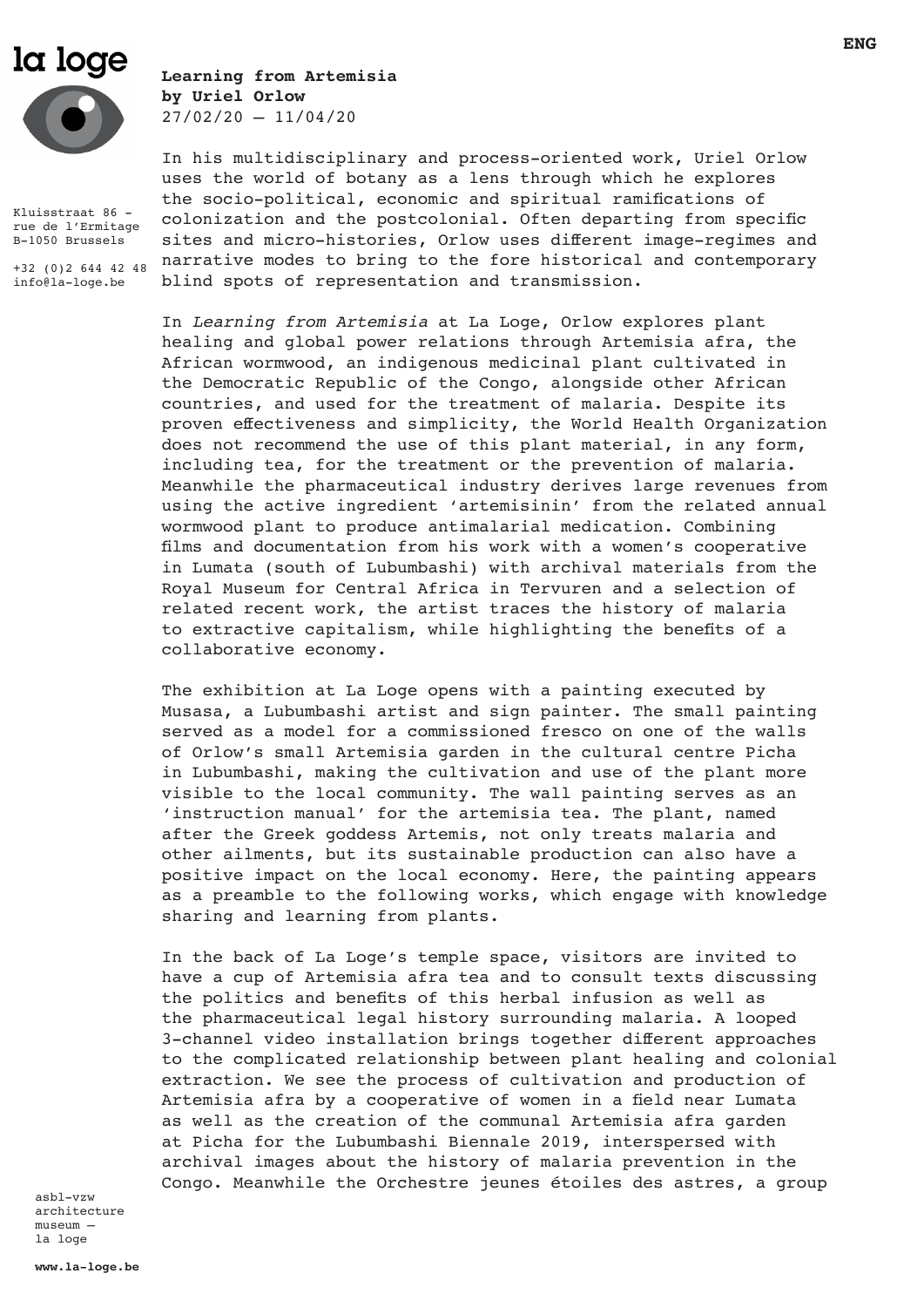of musicians from Lumata formed by the husbands of the women from the cooperative, sets the story of Artemisia afra to music. The band makes activist songs that engage with health education, including songs about HIV and Ebola. A letter from the artist accompanies the visual material, relaying his own experience in the Congo and exploring questions of extraction. A further selection of archival materials from the Royal Museum of Africa Tervuren are displayed in two large frames in the hallway of La Loge.

In the triangular corridor ten prints are on view. They come from the herbarium of the Botanical Garden in Meise, which holds thousands of specimens of 'alien' plants discovered in the colonies. Orlow manipulated the prints to appear as x-ray negatives, summoning a spectral presence. In his work Orlow often attends to ghosts, revenants from a colonial past that keep haunting the present. These lingering, unresolved presences require voicing and making visible. As they are conjured up they also expose the history and the systems of their acquisition. The colonial collection and categorisation of specimens here is countered by becoming individual portraits.

Downstairs, the experimental documentary *Imbizo Ka Mafavuke*  (Zulu, translatable as Mafavuke's Tribunal) is set at the edge of a nature reserve in Johannesburg. Here, Orlow addresses the issue of local knowledge systems, and the extent to which Western epistemology fails to comprehend and protect indigenous knowledge. The film employs didactic and pedagogical techniques from Brecht's Lehrstücke, a radical and experimental form of modernist theatre, and pre-enacts a people's tribunal where traditional healers, activists and lawyers come together to discuss the protection of indigenous knowledge in the face of bioprospecting and bio-piracy. The tribunal demands a different engagement with indigenous knowledge and benefit sharing when traditionally used medicinal plants are being turned into patented medications by the pharmaceutical industry, in what has become a new colonial frontier The protagonists in the film slip into different roles and make use of real-world cases involving multinational pharmaceuticals scouting in indigenous communities for the next wonder drug. Ghosts of colonial explorers, botanists and judges observe the proceedings. Throughout the different acts issues of trust, ownership, locality, patenting and ancestry are raised, highlighting the tensions between Western and African conceptions of law.

Finally, the exhibition features a series of twelve prints titled *Muthi*. The term 'muthi' is used in many languages in southern Africa to describe traditional medicine. The word derives from the Zulu word for tree. Various natural products, sourced from trees and other plants, are prescribed and prepared as muthi by an inyanga, a herbal healer. Before the establishment of cosmopolitan medicine, traditional medicine was the dominant medical system for millions of people in southern Africa. The arrival of the Europeans was a turning point for this ancient tradition. Muthi and African healers were perceived as unscientific and ineffective, but their cultural dominance was still considered a threat to British colonial rule and Christian missionary endeavors, resulting in the legislation and curtailing of traditional practices. The series of portraits of plants used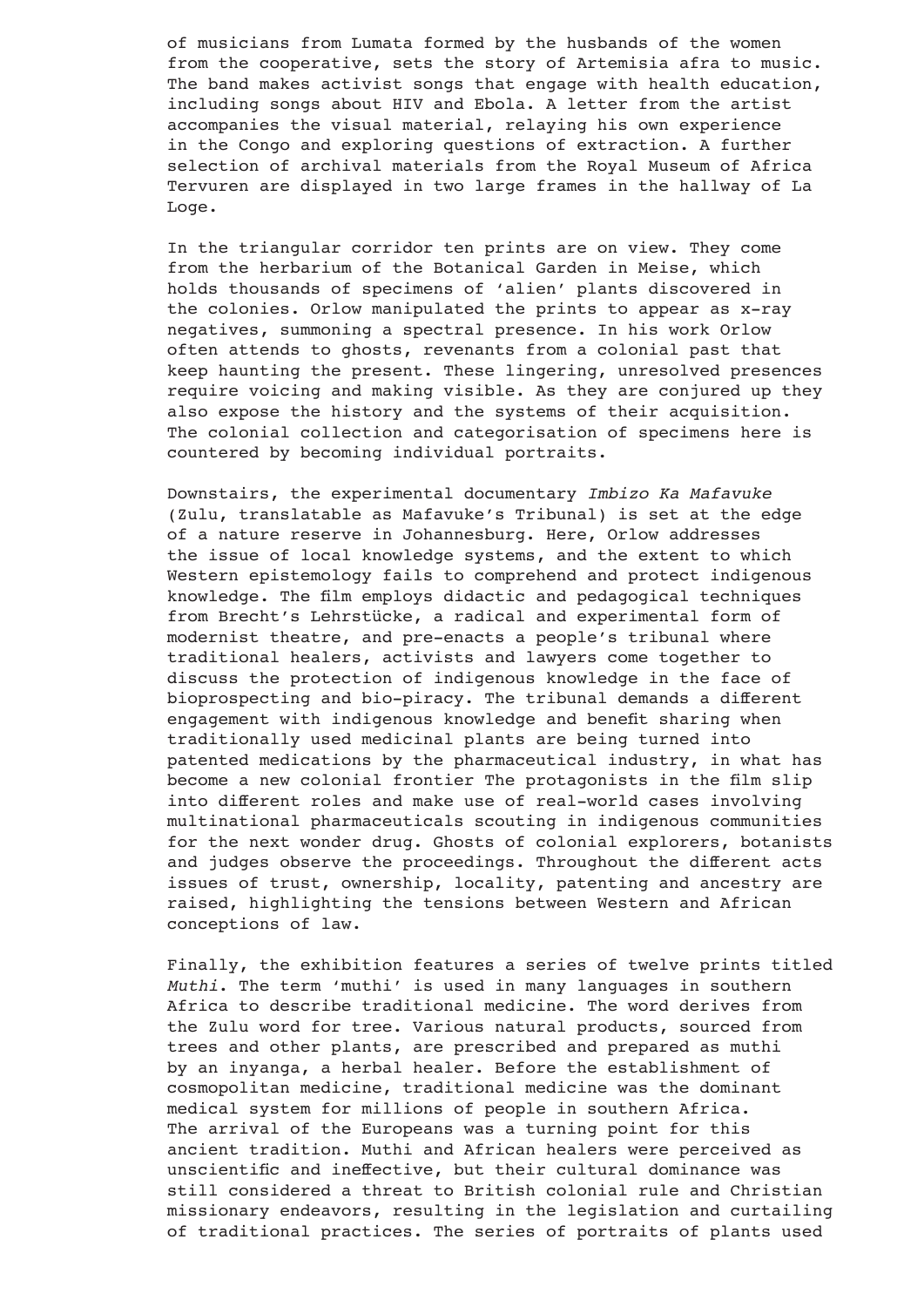in South African traditional medicine shows them as sold in bundles in contemporary markets.

Curated by Laura Herman

#### **About the artist**

Uriel Orlow lives and works between London and Lisbon. He studied at Central Saint Martins College of Art & Design London, the Slade School of Art, University College London and the University of Geneva, completing a PhD in Fine Art in 2002.

Orlow's work is presented widely in galleries, museums, film festivals and international survey shows including 6th Lubumbashi Biennale (2019), Manifesta 12, Palermo (2018), 2nd Yinchuan Biennial (2018), 13th Sharjah Biennial 13 (2017), 7th Moscow Biennial (2017), EVA International, Limerick (2016), 2nd Aichi Triennale, Nagoya (2013), Bergen Assembly (2013), Manifesta 9 (2012), 54th Venice Biennale (2011). Recent solo exhibitions include Kunsthalle Mainz (2019); Les Laboratoires d'Aubervilliers, Paris (2018); Market Photo Workshop & Pool, Johannesburg (2018); Kunsthalle St Gallen (2018); PAV – Parco Arte Vivente (2017); Parc Saint Léger (2017), The Showroom, London (2016); Castello di Rivoli, Turin (2015); John Hansard Gallery, Southampton (2015); Depo, Istanbul (2015), Spike Island, Bristol (2013).

In 2018 Sternberg Press published the major monograph *Theatrum Botanicum* and in 2019 Shelter Press published the monograph *Soil Affinities*. Orlow is visiting professor at the Royal College of Art London and is currently Reader (associate professor and senior researcher) at University of Westminster, London and lecturer at ZHdK, the University of the Arts, Zurich.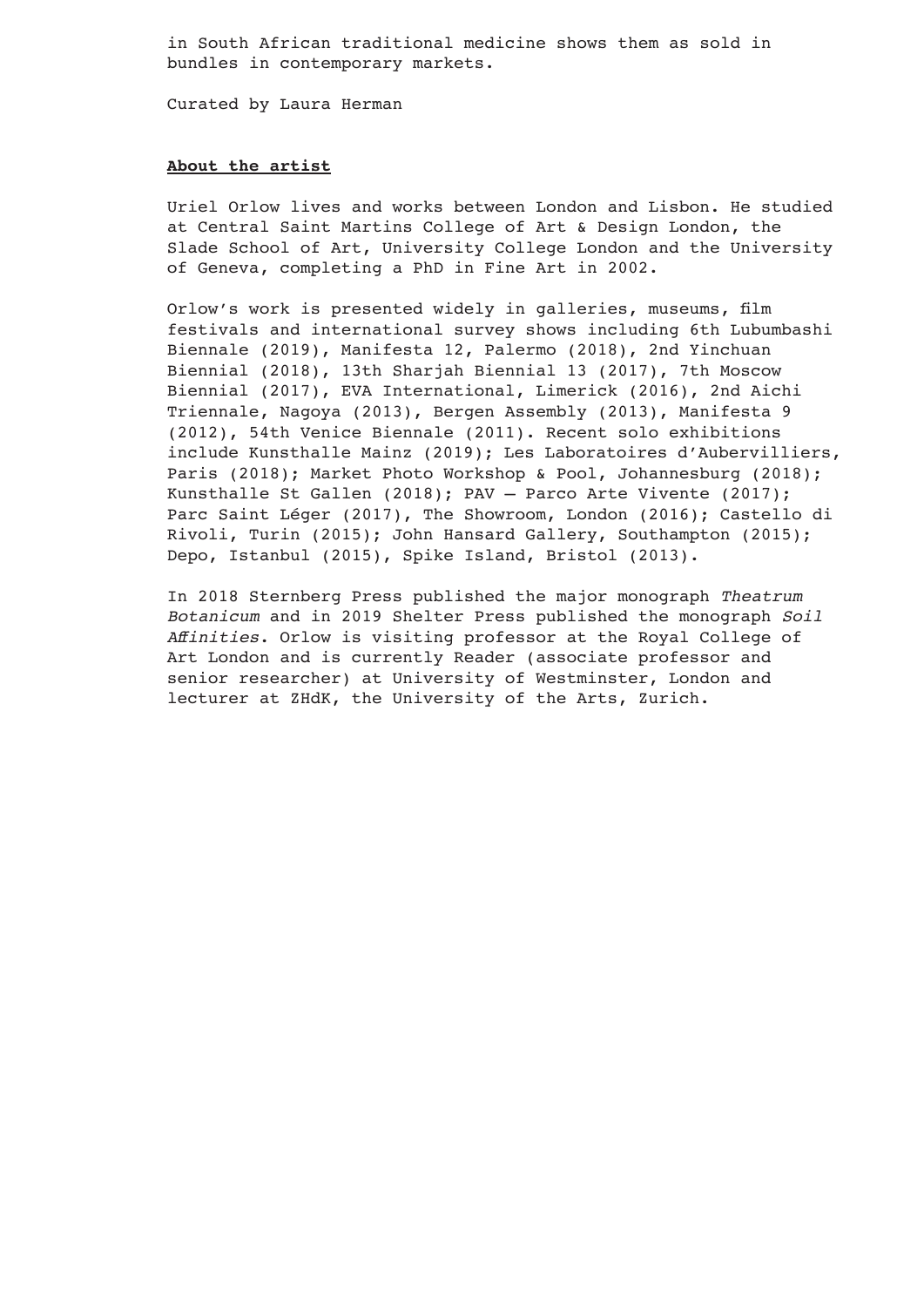#### **List of works**

## **Works and documents in the exhibition**

#### **Hallway**

*Learning from Artemisia*, 2019 Painting, acrylic on cardboard, 30 x 40 cm Courtesy of the artist and Mor Charpentier, Paris

*Malaria, Congo and the Belgians*, 2019 Selection of archival materials, two prints, framed, 70 x 100 cm Courtesy of the artist and of the Royal Museum for Central Africa, Tervuren

Clockwise from top left:

1a. Malaria, HP.2011.62.14-237, collection RMCA Tervuren; unknown designer, s.d. (All Rights reserved) 1b. Map of Elisabethville and surroundings (C.S.K.), HO.1929.638.1, collection RMCA Tervuren ; Ph. Vandenbak, 1927 1c. AP.0.1.3443, collection RMCA Tervuren; 1936

2.a. Visualization on diagram of the struggle against malaria in Jadotville (representation of data from 1944 to 1951) 2.b. The anti-malarial fight in the Belgian Congo. An indigenous worker, equipped with a special sprayer, sprinkles petroleum with standing water from a swamp to destroy the larvae of mosquitoes that spread malaria. HP.1956.15.10216, RMCA Tervuren collection; photo E. Lebied (Inforcongo), 1946, RMCA Tervuren © 2.c. M. Parent, Economic importance of the anti-malaria struggle, 1958

#### **Corridor**

*Artemisia afra in Katanga*, 2019 10 archival pigment prints on Hahnemühle photorag, 36 x 59 cm Courtesy of the artist and Mor Charpentier, Paris

# **Temple**

*Learning from Artemisia*, 2019-20 3-Channel HD Video with sound, colour, 14'18" Courtesy of the artist and Mor Charpentier, Paris

*Untitled*, 2019 Stools and Tables with documentation and Artemisia afra tea Courtesy of the artist and Mor Charpentier, Paris

# **Basement**

*Imbizo Ka Mafavuke* (Mafavuke's Tribunal), 2017 Single channel video with sound, black and white/colour, 28' Courtesy of the artist, Lux London and Mor Charpentier, Paris

*Muthi*, 2017 12 archival pigment prints on Hahnemühle photorag, 25 x 25 cm Courtesy of the artist and Mor Charpentier, Paris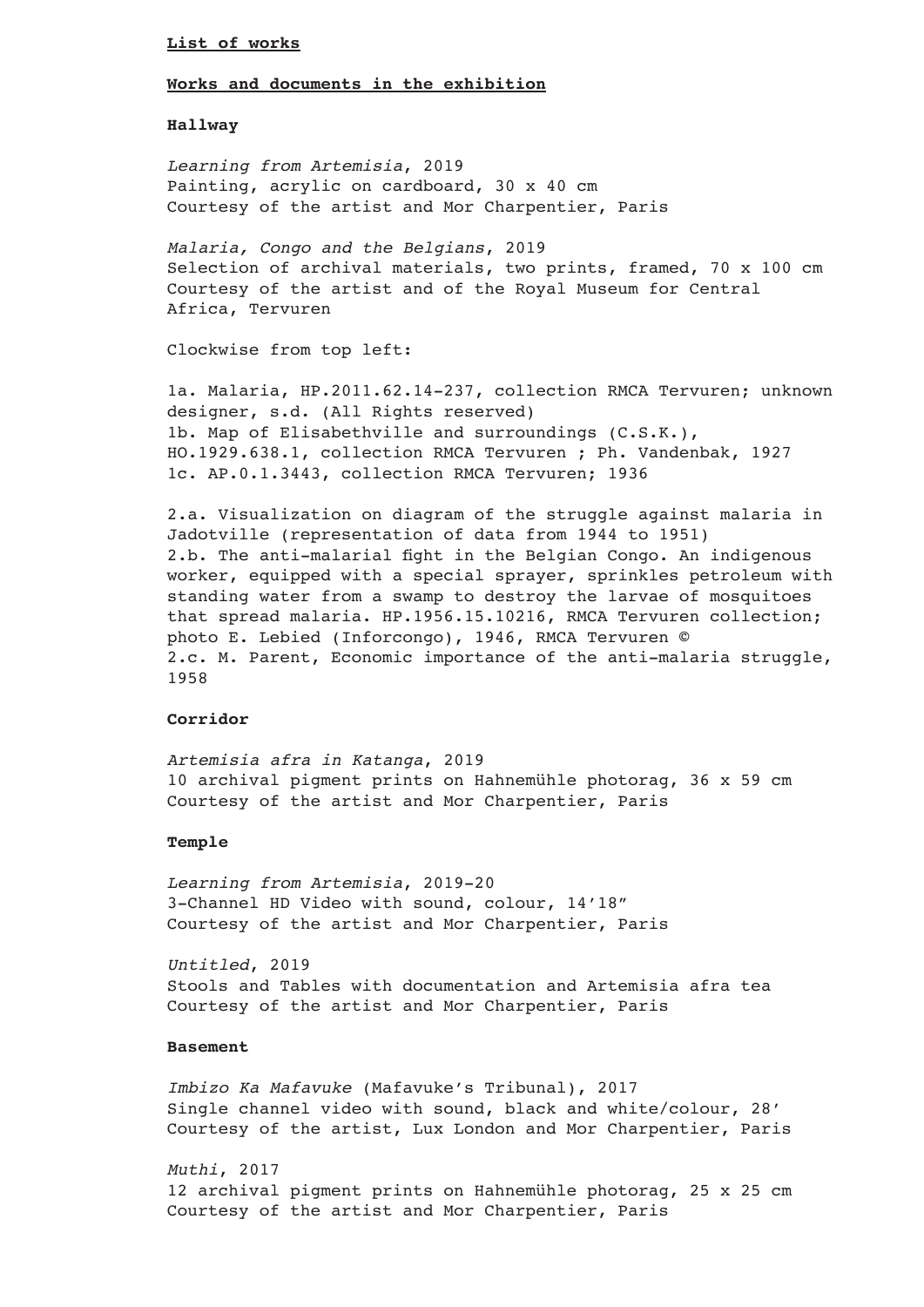#### **Thank you**

*Learning from Artemisia* would not have been possible without the engaged collaboration with Uriel Orlow.

The production of this exhibition was made possible thanks to the professional and devoted work of Benjamin Jaubert, Rémi Lambert. Many thanks to Amaury Daurel putting his carpentry skills at the service of this exhibition. We are also grateful to Ludo Engels for his support and technical assistance during the installation of this project.

Pro Helvetia generously supported the project. Lastly, Vedett supports the opening evening of the exhibition.

#### **Credits**

*Learning from Artemisia*

#### Painting: Musasa

Orchestre jeunes étoiles des astres: Muteba Ardoz, Jean Tshitshi. Cooperative Lumartemisia: Julie Manyonga, Charlotte Samba, Suzanne Ngandwe, Béatrice Kasongo, Kabibi Mumba, Mado Musonda, Joice Kimbala, Gracia Tshitshi, Lubala Kilufia, Jeanne Kibawa, Christine Inkaj, Lucie Kisimba, Sonny Maleka, Kahilu Mufuka, Pauline Kasongo, Eme Ngoyi, Kitenge Ebambi, Cathy Kinima, Marthe Tshilanda

Special thanks: Lumartemisia/CAE RDC, Royal Africa Museum Tervuren, Pro Helvetia – Swiss Arts Council, Sammy Baloji, Christine Bluard, Sandrine Colard de Bock, Joseph Gaylard, Mikhail Karikis, Ariane Leblanc, Sando Marteau, Lord Nassor, Domitien Ramazin Beyla, Gabriele Salmi, Alain Sengar, Bibiche Tankama, Dr Constant Tchandema, Bruno Tshilond, Maarten Vanden Eynde, Anne Welschen and the entire team of Picha

### *Imbizo Ka Mafavuke*

Cast: Nhlanhla Mahlangu, Pule Welch, Anthony Coleman, Ayanda Seoka, Lindiwe Matshikiza, Samuel a Jose, Sipho Madonsela, Malebo Rakgogo, Siya Velali, Tshepo Mashaba, Joseph Ndlovu

Production Team: Samora Sekhukhune, Eva Rowson, Lerato Moteka, Vathu Manyakolle, Veli Nkosi, Manuel Lapière, Lesego Moumakwe, Oriel Mapisa, Austin Malema, Lucas Mosoeu, Neo Potsane, Brian Ledwaba, Musa Radebe, Sihle Notha, Puleng Kgabutlane, Lerato Morabe, Dlozi Phetha, Mosa Thabethe, Sabatha Maphiri, Tumi Shoba, Marc Crispll, Bham Ntabeni

Post-Production: Anuree De Silva, Jason R Moffat, João Orecchia With the support of Wellcome Trust Arts Award, Film London Artists' Moving Image Network (FLAMIN), Arts Council England, Pro Helvetia – Swiss Arts Council